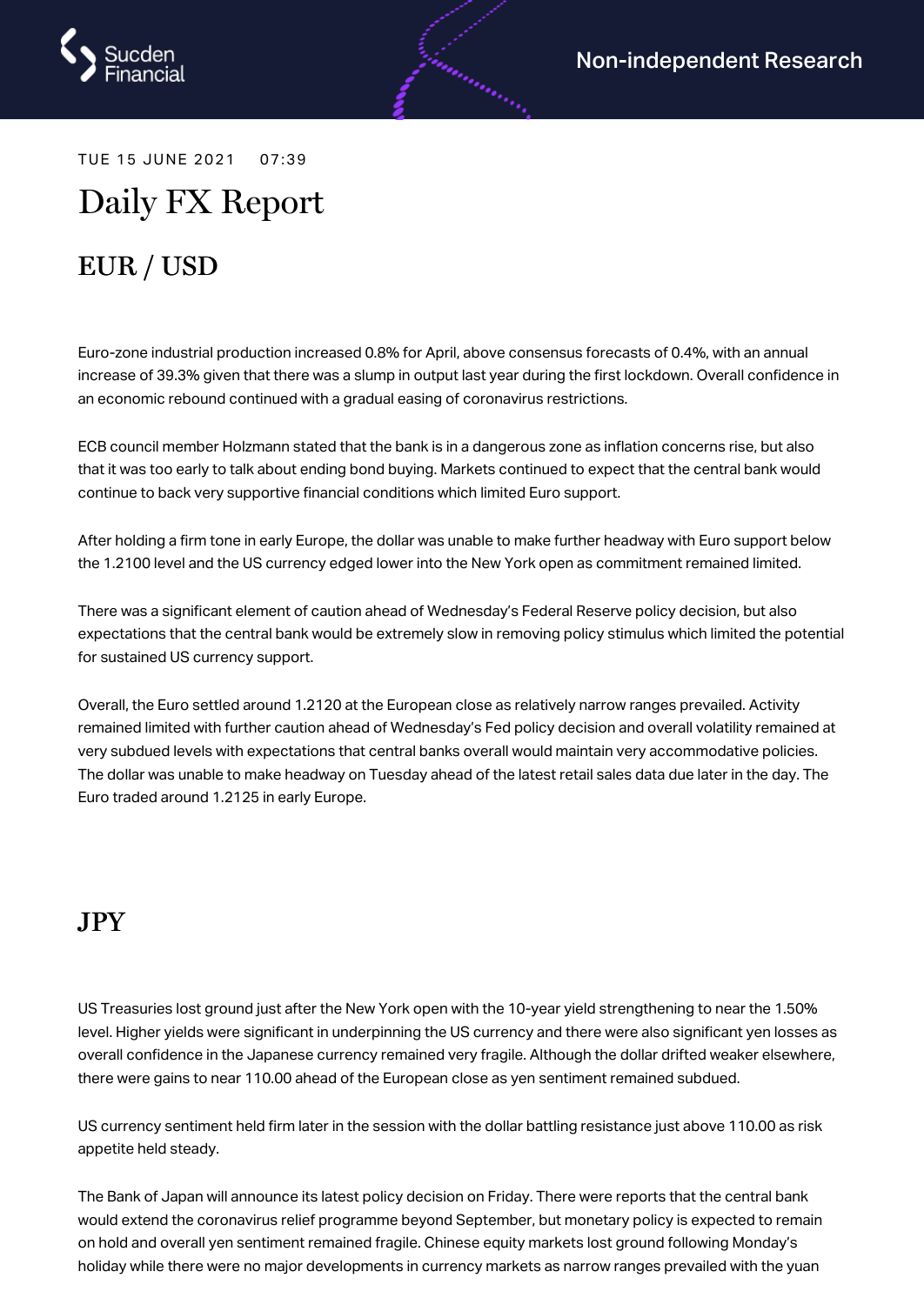slightly lower following Monday's holiday.

US yields edged lower again in Asia on Tuesday, but the dollar held just above the 110.00 level with the Euro close to 133.50.

#### **GBP**

Sterling continued to drift lower in early Europe on Monday with some further disappointment that the planned English easing of coronavirus restrictions on June 21<sup>st</sup> would be delayed for four weeks. There were, however, still expectations that the UK economic recovery would continue. The UK currency did, however, find support below the 1.4100 level and edged back above this level as the US currency faded. The Euro found support close to 0.8570 and recovered to near 0.8590.

Bank of England Governor Bailey stated that managing the bond-buying programme would be a major challenge, but there were no direct references to monetary policy and bank officials should be in a blackout period ahead of next week's policy decision.

Prime Minister Johnson confirmed that the easing of coronavirus restrictions which had been due on June 21  $\rm ^{st}$ would be delayed until July 19<sup>th</sup>. There was little reaction in currency markets given that the announcement had been flagged strongly in advance.

The UK government announced that an outline free trade deal had been signed with Australia. The UK unemployment rate edged lower to 4.7% from 4.8% while there was a stronger than expected increase in payrolls for the month. Sterling edged higher to around 1.4125 against the dollar with the Euro around 0.8585.

#### **CHF**

Swiss sight deposits increased only slightly to CHF711bn in the latest week from CHF710.8bn the previous week which suggests that the National Bank had not been intervening to curb franc appreciation. There was, however, further speculation that the bank would intervene in the market if the franc secured further gains.

The Euro found support just above 1.0870 against the franc and advanced to 1.0900 while the dollar was held at the 0.9000 level.

Markets continued to monitor global inflation developments closely with the Euro trading just above the 1.0900 level in early Europe on Tuesday.